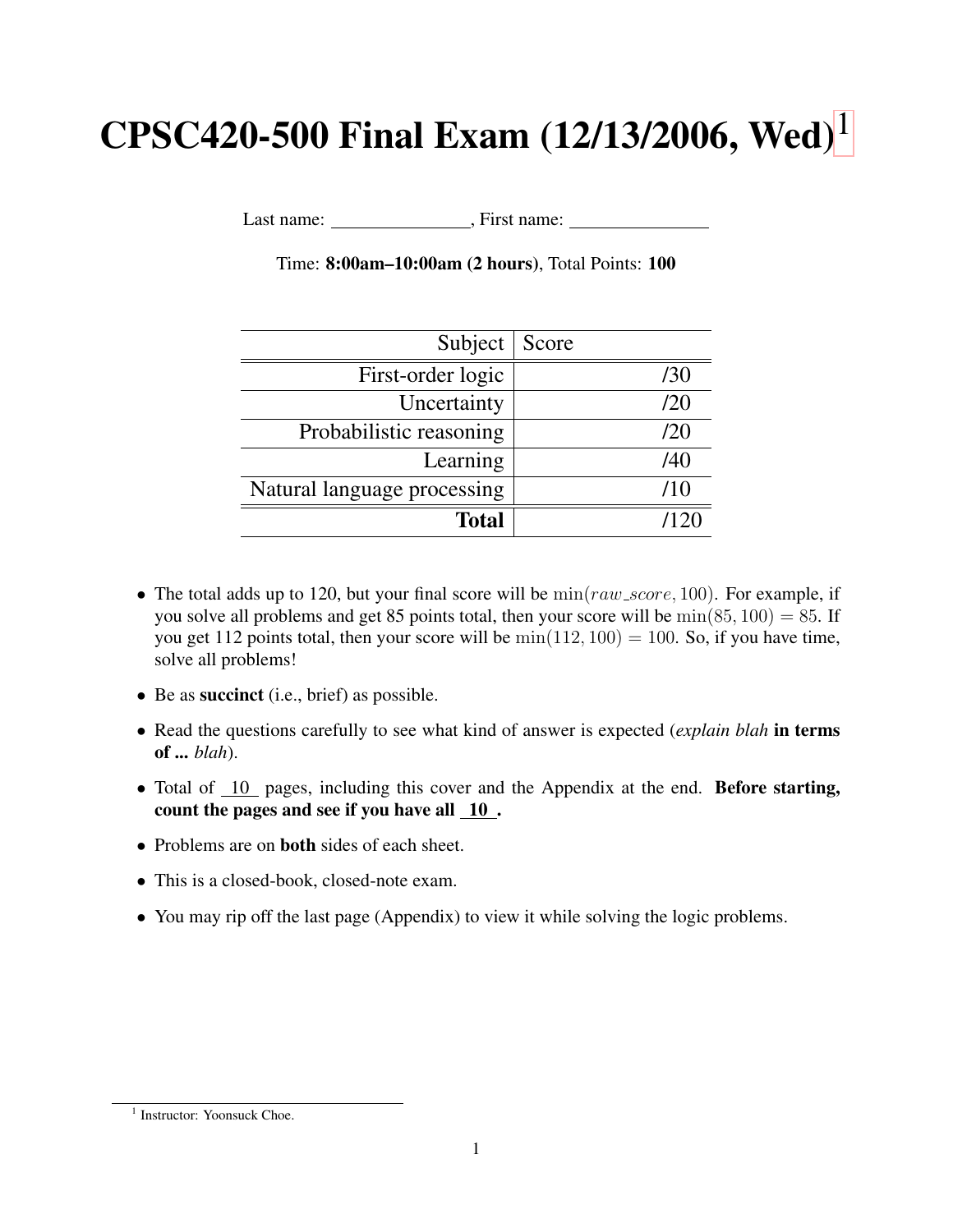#### 1 First-order Logic

#### Question 1 (10 pts):

Convert the following in to prenex normal form, conjunctive normal form, and then skolemize. Show all steps.

 $\forall x \left[ (\forall y (P(x) \rightarrow Q(x, y))) \rightarrow (\exists z (S(x, z) \land P(x))) \right]$ 

Question 2 (10 pts): For each pair of predicates below, give the most general unifier if it exists.  $(P, Q, R, S \text{ are predicates}, f, g, h \text{ are functions}, A, B, C \text{ are constants, and } w, x, y, z \text{ are variables.})$ 

•  $P(x, f(B), g(x, f(x)))$  $P(A, z, g(w, z))$ 

•  $Q(f(x), g(x, w), f(B))$  $Q(y, g(B, h(A)), y)$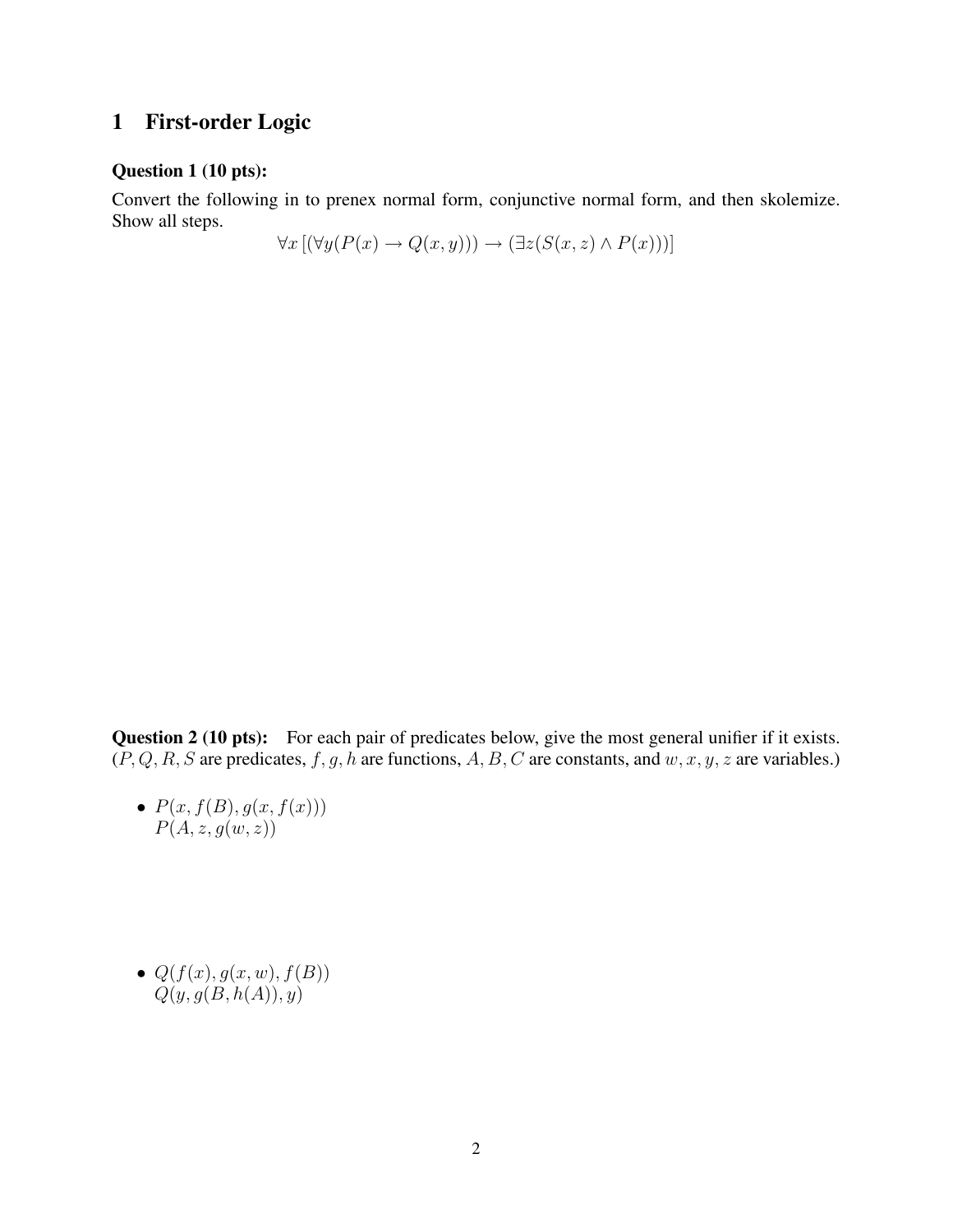**Question 3 (10 pts):** Susan, Clyde, and Oscar are elephants (constants).  $Pink(\cdot), Gray(\cdot)$ , and  $Likes(\cdot, \cdot)$  are predicates. x and y are variables.

We know the following:

- 1. Susan is Pink.  $Pink(Susan)$
- 2. Clay is gray and he likes Oscar.  $Gray(Clyde) \wedge Likes(Clyde, Oscar)$
- 3. Oscar is either pink or gray (but not both) and he likes Susan.  $[(-Pink(Oscar) \wedge Gray(Oscar)) \vee (Pink(Oscar) \wedge \neg Gray(Oscar))] \wedge Likes(Oscar, Susan)$

Prove that  $\exists x \exists y$  [ $Gray(x) \land Pink(y) \land Likes(x, y)$ ] is a logical consequence of the above, using resolution.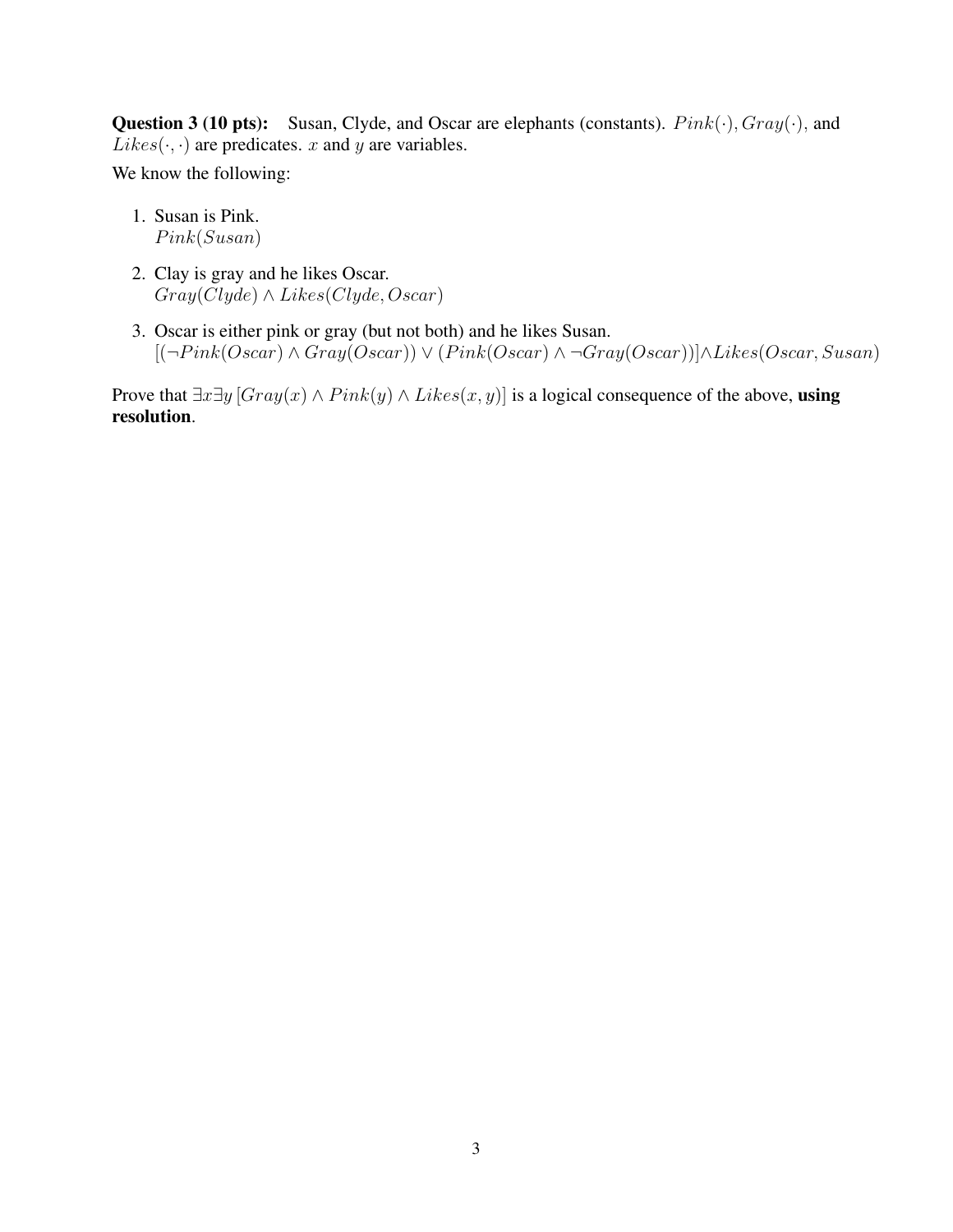### 2 Uncertainty

Question 4 (10 pts): Explain why Bayes rule can be helpful when doing diagnostic inference (e.g., inferring the disease causing a symptom:  $P(Disease|Symptom)$ ). Explain in terms of how (1) causal knowledge and (2) prior knowledge can be used.

Question 5 (10 pts): When combining multiple evidence, under what assumption does Bayesian updating become efficient? Example:  $P(Cavity | Toothache)$  vs.  $P(Cavity | Toothache \land Catch)$ .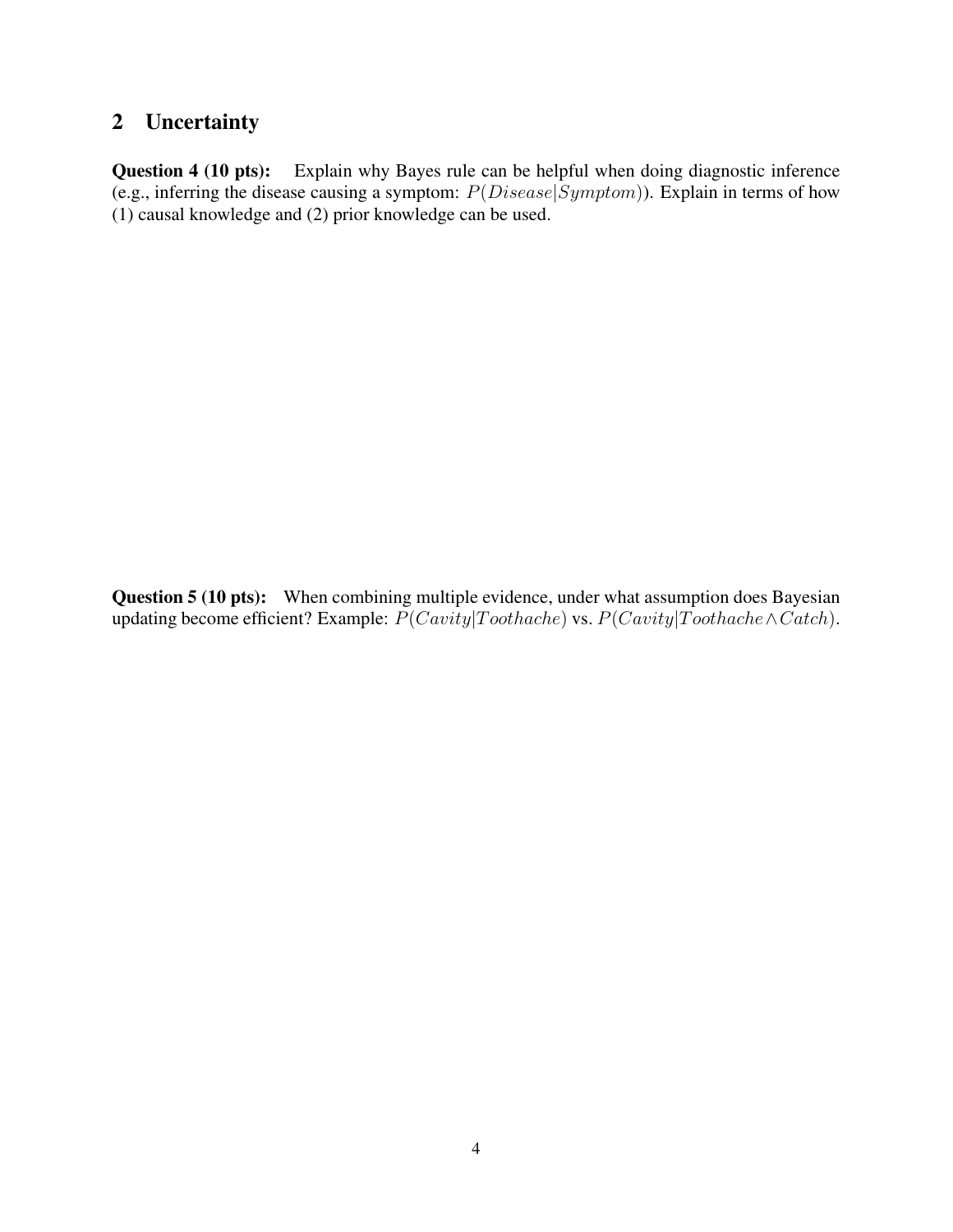### 3 Probabilistic Reasoning

Question 6 (10 pts): The elephant jumps (*Jump*) when it hears a bang (*Bang*) or sees a mouse running across the floor ( $Mouse$ ). The mouse come outside when there's food ( $Food$ ), and it will run when the cat appears  $(Cat)$ .

Given the following belief network describing this scenario, calculate the following joint probability:  $P(\neg Bang, \neg Food, Cat, Mouse, Jump)$ . You don't need to reduce your answer to a single number.



Question 7 (10 pts): (1) Why is  $P(Alarm|Earthquake) >> P(Alarm|Earthquake \wedge$  $Burglary$ ? (2) What is this called?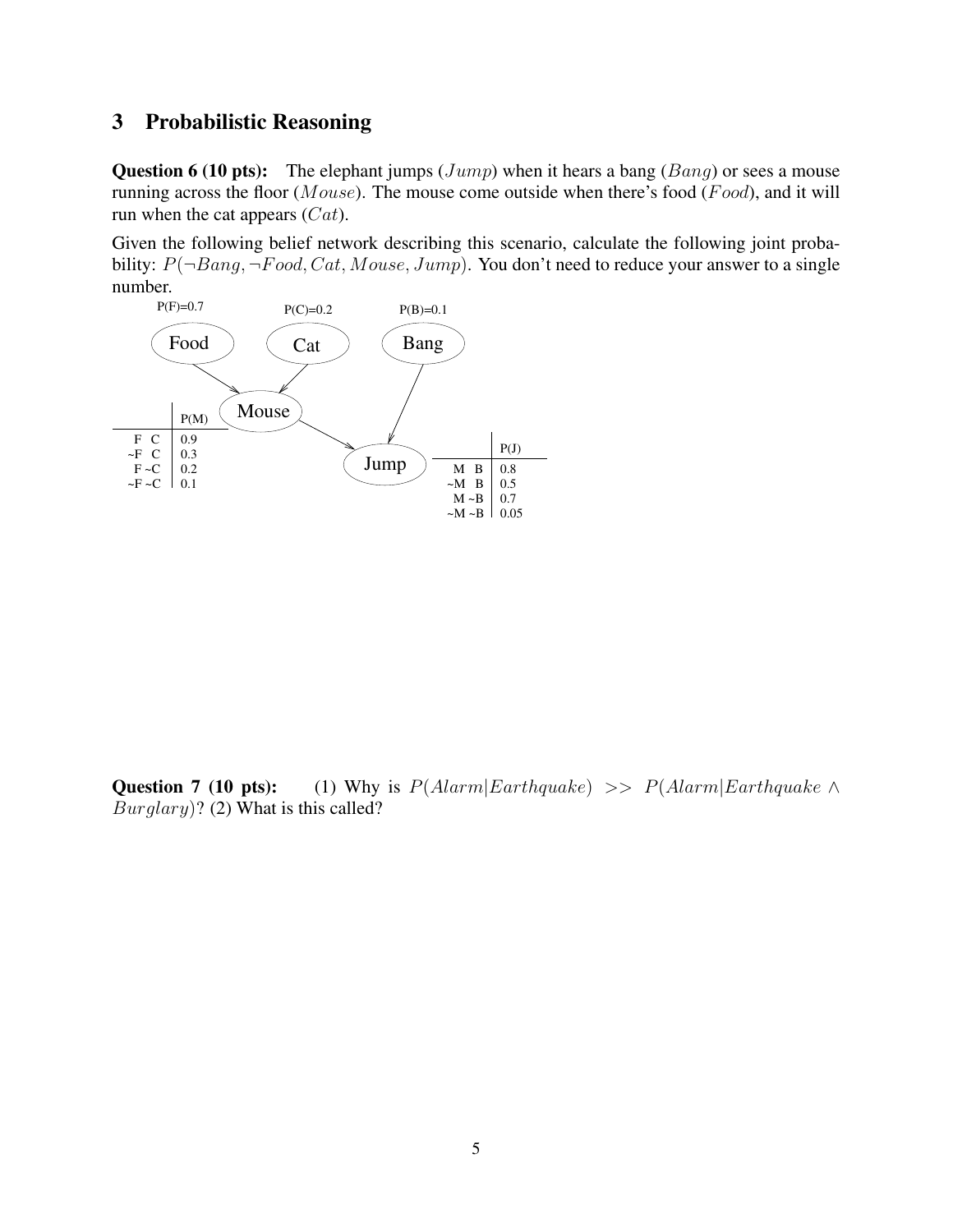### 4 Learning

Question 8 (10 pts): In decision tree learning, suppose you started with 13 positive and 14 negative examples. After testing with attribute  $\overline{F}$  oo that can have values x, y, and z, you got the following breakdown:

|                  | $Foo$   # Positive # Negative |
|------------------|-------------------------------|
| $\boldsymbol{x}$ |                               |
|                  |                               |
|                  |                               |

If you test for attribute  $Bar$  that can have values 1 or 2, you would get the following breakdown:

| Bar | $\#$ Positive $#$ Negative |  |  |  |
|-----|----------------------------|--|--|--|
|     |                            |  |  |  |
|     |                            |  |  |  |

Testing which attribute will result in higher information gain? Explain in terms of the uncertainty before testing and after testing with each attribute. (Hint: You don't need to calculate the exact information gain to answer this question.)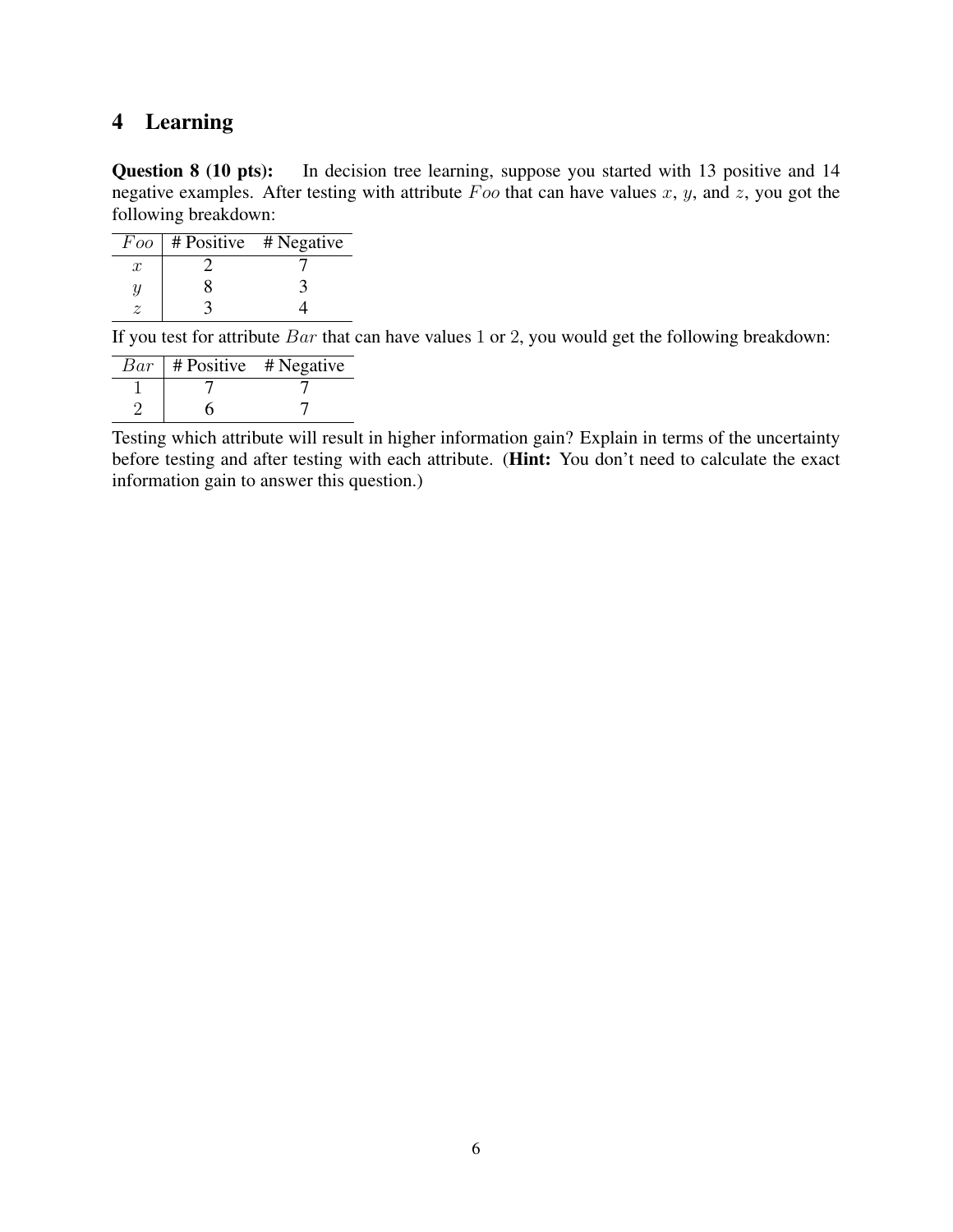Question 9 (10 pts): Given the following input–target pairs, do you think a single perceptron unit with two inputs and one bias unit will be able to learn the input–target mapping without any error? Use the grid on the right to visualize your answer.

|                   |                          |             | n             |   |   |   |        |   |
|-------------------|--------------------------|-------------|---------------|---|---|---|--------|---|
|                   |                          |             |               |   |   |   |        |   |
| Input 1 Input 2   |                          | Target      | 4             |   |   |   |        |   |
| $\mathbf{\Omega}$ | O                        | Y           |               |   |   |   |        |   |
| 2                 | 3                        | $\mathbf N$ |               |   |   |   |        |   |
| 4                 | $\overline{2}$           | ${\bf N}$   | $\epsilon$    |   |   |   |        |   |
| 3                 | $\boldsymbol{0}$         | Y           |               |   |   |   |        |   |
| $\Omega$          | $\overline{2}$           | Y           |               |   |   |   |        |   |
| 3                 | $\overline{2}$           | ${\bf N}$   | $\mathcal{L}$ |   |   |   |        |   |
|                   |                          | Y           |               |   |   |   |        |   |
|                   | $\overline{\mathcal{A}}$ | ${\bf N}$   |               |   |   |   |        |   |
|                   | 5                        | $\mathbf N$ |               |   |   |   |        |   |
| $\overline{2}$    |                          | Y           |               |   |   |   |        |   |
| 3                 |                          | ${\bf N}$   |               |   |   |   |        |   |
|                   |                          |             | ⊂             |   |   |   |        |   |
|                   |                          |             |               |   |   |   |        |   |
|                   |                          |             |               | 0 | 1 | 2 | 3<br>4 | 5 |

Question 10 (10 pts): Explain how you can compress images using a backpropagation network.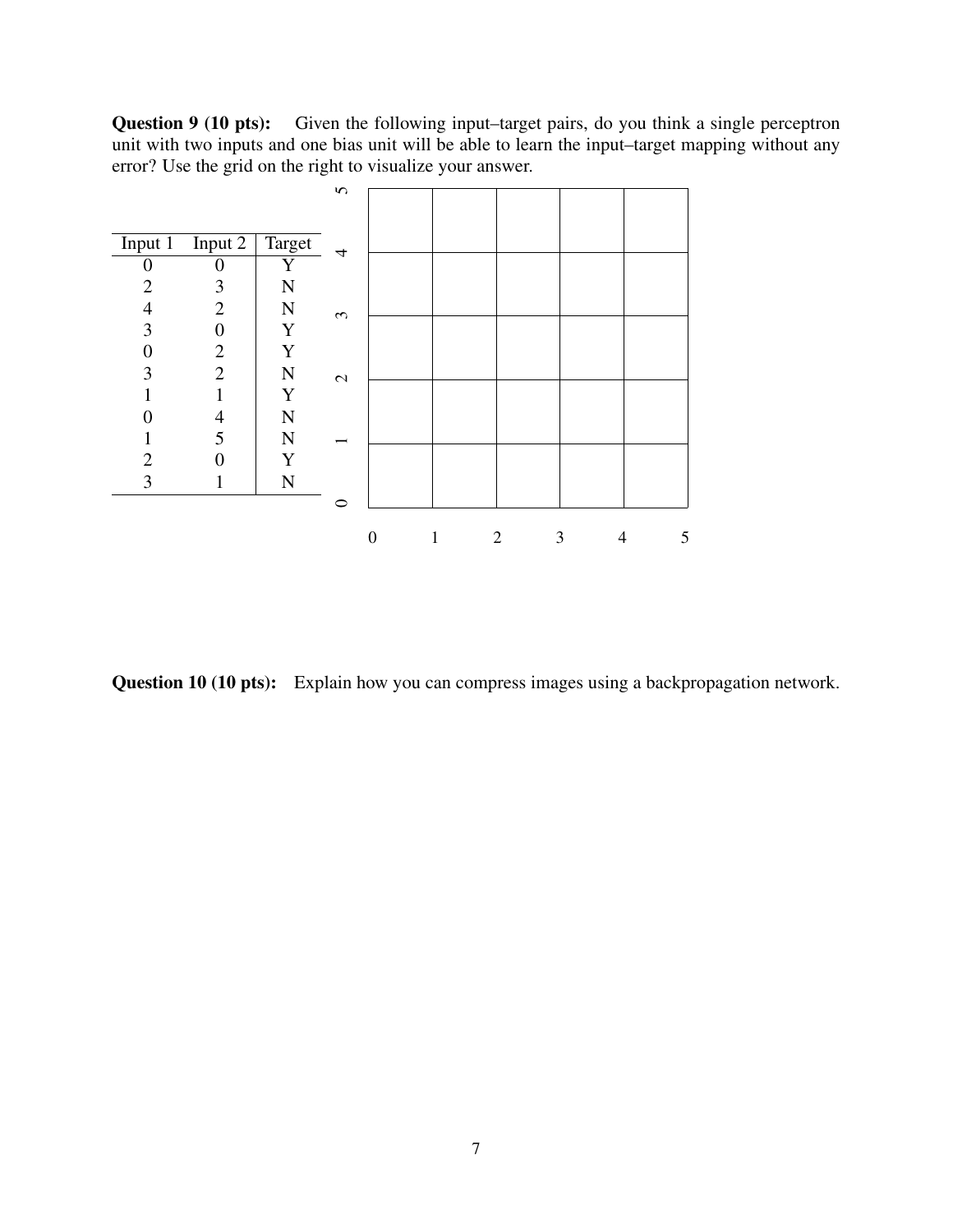**Question 11 (10 pts):** Answer the following questions, given the two  $50 \times 50$  image below. Think of each pixel location as a random variable, and suppose you have a huge collection of images that look like Image A (all being different), and the same for Image B.



- 1. Which one has more structure: Image A or Image B?
- 2. Which one has more redundancy: Image A or Image B? Explain why.
- 3. Which one has more independence across pixels: Image A or Image B?

4. Which one can be more ideal for unsupervised learning: Image A or Image B?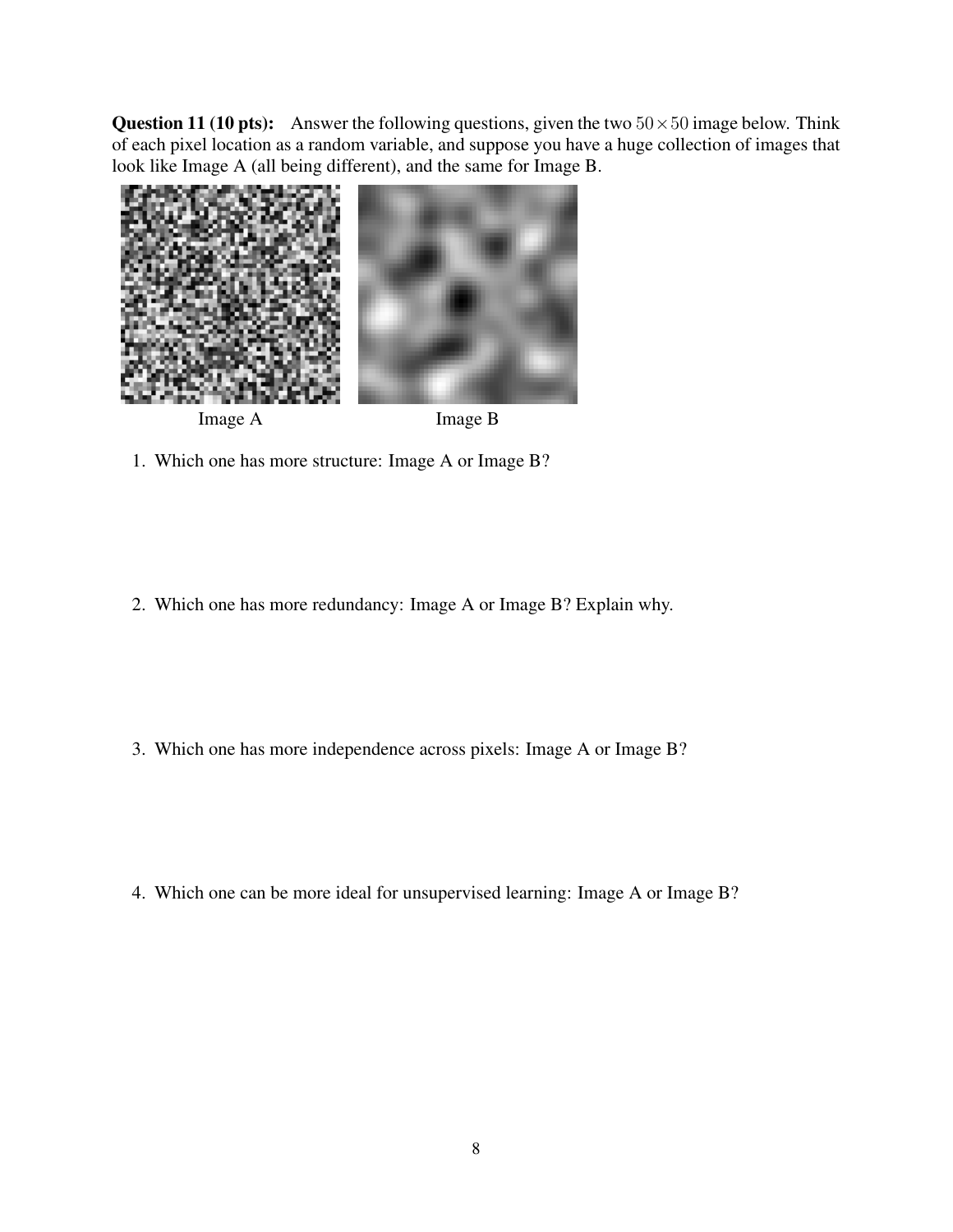#### 5 Natural Language Processing

Question 12 (10 pts): In binary spatter code (BSC), merging is defined as follows, using bit-wise majority rule:

$$
M = \langle A + B + C \rangle.
$$

(1) What is one useful property of the merging operator? Explain in terms of the relationship within and across  $M$ ,  $A$ ,  $B$ ,  $C$  and a random vector  $X$ .

(2) In BSC, you can combine the binding operator  $\otimes$  and the merging operator  $\langle ... + ... + ... \rangle$ . What do you get when you do:

$$
x \otimes \langle A + B + C \rangle?
$$

(3) Why are the above related to the need for an item memory/clean-up memory? Explain in terms of the following example representing a relation  $r(A, B)$ : Here, we're using r1 to probe the merged structure  $R$  and hope to retrieve  $A$ . (**Hint:** Try calculating  $X$ .)

$$
\mathbf{R} = \langle \mathbf{r} + \mathbf{r} \mathbf{1} \otimes \mathbf{A} + \mathbf{r} \mathbf{2} \otimes \mathbf{B} \rangle
$$

$$
\mathbf{X} = \mathbf{r} \mathbf{1} \otimes \mathbf{R}
$$